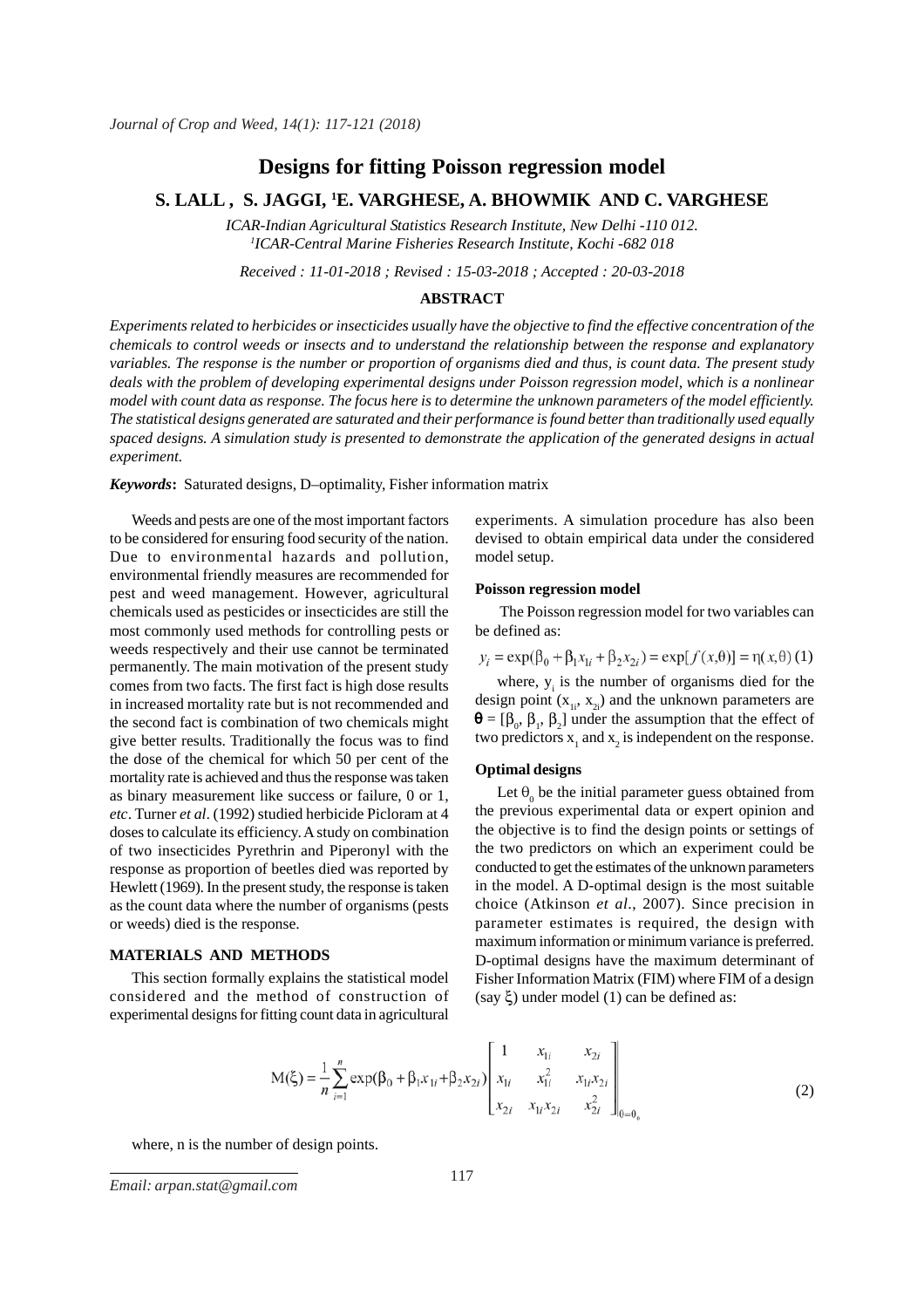#### *Designs for fitting Poisson regression model*

Modified version of Fedorov algorithm can be employed to find the D-optimal designs under model setups (1) and (2) [ see Fedorov (1972), Johnson and Nachtsheim (1983) and Dror and Steinberg (2006)]. Suppose the two chemicals or predictors  $x_1$  and  $x_2$  have the common range of  $0$  to  $10$  mg per cm<sup>3</sup>. Under model setup (1), let  $\theta_0 = [-16, 1, 1]$ . The choice of  $\theta_0$  is reasonable as the experimenter might not know the potency of the chemical and might guess  $\beta_1 = \beta_2 = 1$ . Since in equation (1), the expected response when both chemicals are applied at maximum concentration is assumed to be 60 and minimum possible response is 0, the value of  $\beta_0$  is taken as -16. The locally D-optimal designs are D-optimal designs which depend upon the unknown parameters in the model. In a saturated design, the number of design points is equal to the number of parameters to be estimated in the model. Traditionally and intuitively experimenters often use equally spaced designs. Equally spaced designs have equidistant support points in the variable range and are obtained for the given number of support points (Dette *et al.*, 2008).

### **Construction of D-optimal designs**

The basic logic behind the implemented algorithm is to find the best design with maximum determinant of FIM by simultaneously adding and removing a design point in a design. The algorithm needs an initial design and a set of potential design points also called as candidate set to start. Following are the key steps involved in this algorithmic approach:

- 1. Start with an initial design with positive determinant of corresponding FIM and a candidate set of potential design points.
- 2. At any stage or iteration, add a point to the existing design from the candidate set and simultaneously remove a point form the design itself so that the exchange gives maximum gain in determinant of FIM. The size of the design remains same throughout the procedure.
- 3. Step 2 is repeated for a fixed number of times or no further gain in determinant of IFM is observed.

Obviously the success of the algorithm depends on the suitable choice of candidate set and details regarding construction of efficient candidate sets can be found in Lall *et al*. (2018b). The considered algorithm has been described in detail in Lall *et al*. (2018a) for the case of logistic model. For the present study the relevant R codes developed for generating D-optimal designs have been given in appendix. Under this approach to find designs for agricultural experimental situations, the user should provide the range of explanatory variables and guesses for unknown parameters in the model. Using such designs with replications increase the precision in estimating parameters even under poor parameter guesses.

## **Simulation study**

Since the reported designs are saturated, the designs are recommended to be used in replications so that at least 10 to 12 degrees of freedom is obtained for fitting the experimental data. The generated D-optimal design depends upon the choice of initial parameter guesses in this case [-16, 1, 1] and has only three design points. Suppose for actual experiment this design is replicated 5 times. For this final experimental setup, it is easy to simulate responses corresponding to the design points for some given values of initial parameter guesses. But simulating response with parameter values as initial guesses only is not appropriate. Unlike other situations with normally distributed response, an error or uncertainty cannot be added to a count data. So, a different approach is employed in the present study to mimic the actual experimental data and is explained below:

- 1. Choose the values of parameters randomly such that  $\beta_0 \in [-20, -15], \beta_1 \in [0.5, 1.5]$  and  $\beta_2 \in [0.5, 1.5].$
- 2. For a given design point say  $(x_1, x_2)$ , generate a random Poisson number with mean =  $\beta_0 + \beta_1 x_1 +$  $\beta_2 x_2$ .
- 3. Step 1 and 2 are repeated for about 2000 times to make a population of experimental data.
- 4. Now for the 15 design points obtained by taking 5 replications of the D-optimal design, chose a corresponding response form the population generated in Step 3.

### **RESULTS AND DISCUSSION**

For the initial parameter guess  $\theta_0 = [-16, 1, 1]$ , the proposed algorithm generated following D-optimal design:

### **Table 1: Saturated experimental design**

| D-Optimal design |    |  |  |  |  |
|------------------|----|--|--|--|--|
| Х,               |    |  |  |  |  |
| 10               | 10 |  |  |  |  |
|                  | 10 |  |  |  |  |
| 10               |    |  |  |  |  |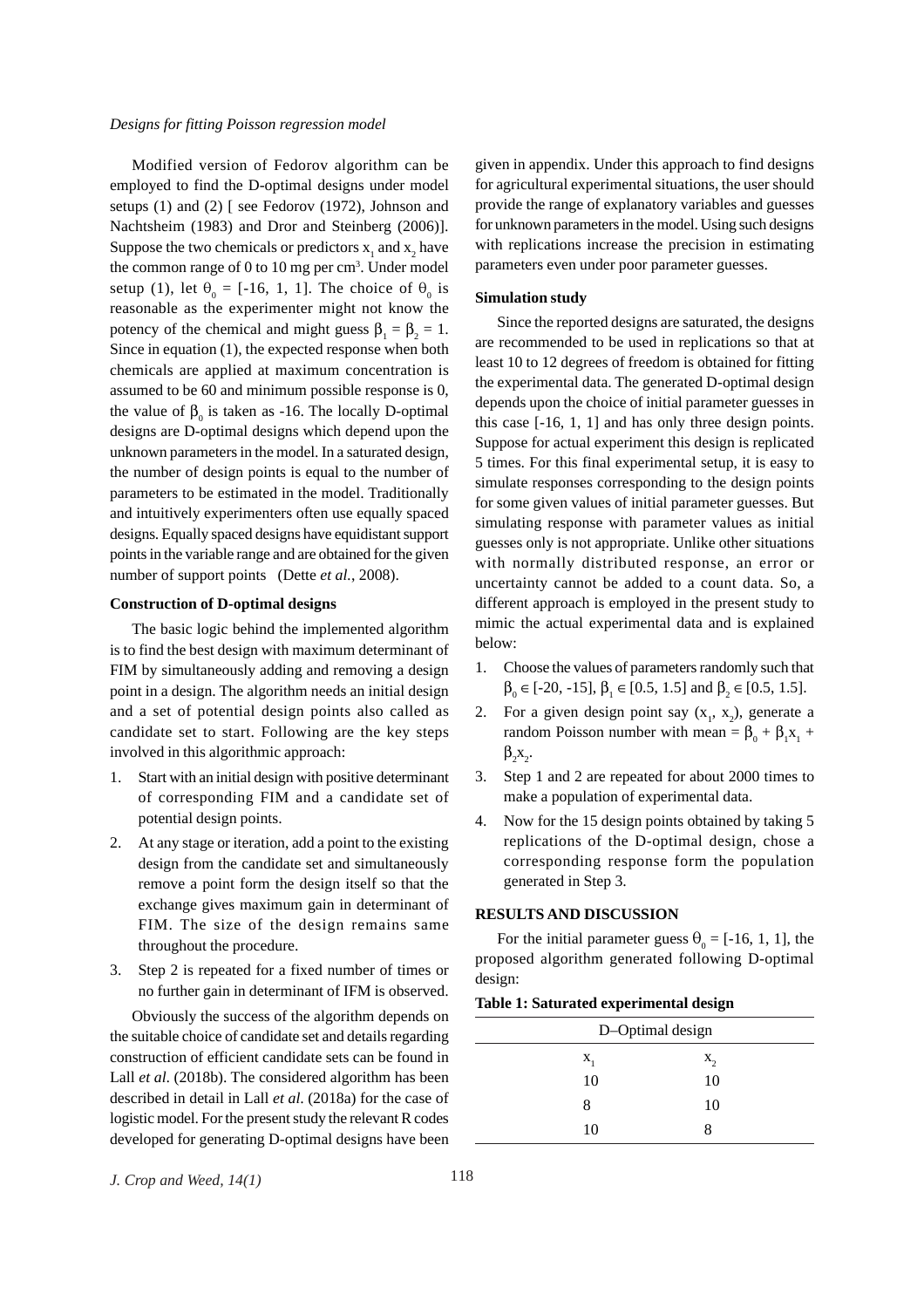The FIM for the design and its determinant is given below:

$$
M(\xi) = \begin{bmatrix} 23.12 & 22.33 & 22.33 \\ 226.33 & 2223.87 & 2214.02 \\ 22.33 & 2214.02 & 2223.87 \end{bmatrix}, |M(\xi)| = 1766.49
$$

The design reported in table 1 has three design points and cannot be used directly for conducting the experiment. These design points are recommended to be replicated for 5 times randomly. The experimental data found through simulation is analyzed using 'glm' function of R software and the results are presented in table 2. The AIC value in this fitting is found to be 34.595. In the 'glm' procedure of R, there is provision for providing initial parameter guess. But this analysis in this study is done using default option in the R procedure. Although the design depends upon the values of initial parameter guesses, the analysis does not and all the coefficients are found to be significant based on the pvalues. The estimates of the parameters and their respective standard errors are given in table 2. The mean response in model (1) is related to the parameters and explanatory variables through exponential function. The negative estimate of  $\beta_0$  suggests a very low count of died organisms in the experiment under control condition when no chemical is applied. The positive estimates of  $\beta_1$  and  $\beta_2$  show that the both chemicals increase the count of died organisms with increase in application doses of the chemicals. The analysis of simulated data establishes the relationship between doses of chemicals and the count of died organisms in the considered experimental situation.

**Table 2: Fitting of simulated experimental data**

| Coefficient    | <b>Estimate</b> | <b>Standard error</b> | z-value  | p-value |  |
|----------------|-----------------|-----------------------|----------|---------|--|
| P <sub>0</sub> | $-20.5079$      | 6.6516                | $-3.083$ | 0.00205 |  |
| β              | 0.8959          | 0.3819                | 2.346    | 0.01898 |  |
| Þ,             | 1.2425          | 0.5204                | 2.388    | 0.01696 |  |

In the present experimental situation, the equally spaced design found has three levels for both chemicals namely [0, 5, 10] and the design has 9 design points. The equally spaced design is compared with 3 replications of design reported in table 1 and the efficiency obtained is only 0.062 or 6.2 per cent.

A list of D-optimal designs for experiments with two chemicals based on Poisson regression model with respect to different settings of initial parameter guesses have been provided in table 3. Here, the range of both variables and chemicals are assumed to be [0, 10].

Table 3 gives some unique patterns in design search problem related to Poisson regression model with two predictors. It can be seen that the design points are not affected by the guess for parameter  $\hat{a}_0$ . All the designs have one common design point (10, 10) which implies that the maximum mortality is expected at maximum dose or concentration of both chemicals in the experiment. The determinants of FIMs are highly dependent on the choice of initial parameter guesses.

The results found in this study indicate the suitability of D-optimal designs in studies related to herbicides or insecticides when the objective is to fit the underlying model as precisely as possible. As precision and cost is very important in plant protection experiments, Doptimal designs can be recommended for decreasing the variance of parameter estimates in smaller number of runs. Even for the response measurements in the simulated experiments for parameters chosen randomly from a parametric space, it is seen empirically that the reported D-optimal design performs well and estimates the unknown parameters.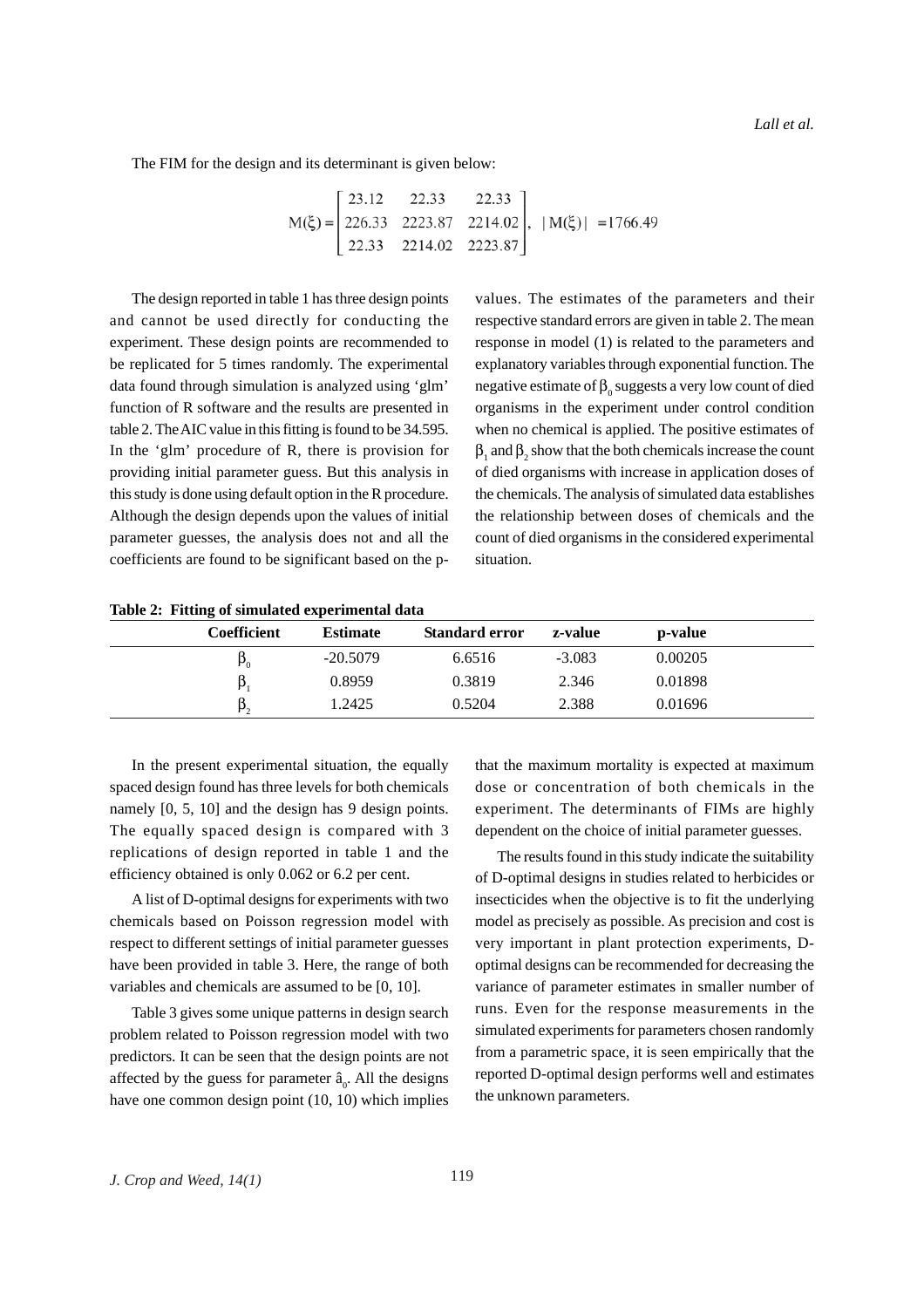| $\pmb{\theta}_{_{\!0}}$ |                  |    | <b>D-Optimal Designs</b> |         | $ \mathbf{M} $ |
|-------------------------|------------------|----|--------------------------|---------|----------------|
| $(-15, 1, 1)$           | $\mathbf{x}_{1}$ | 10 | $\,8\,$                  | $10\,$  | 35480.97       |
|                         | $\mathbf{x}_2$   | 10 | 10                       | 8       |                |
| $(-16, 1, 1)$           | $\mathbf{x}_{1}$ | 10 | $\,8\,$                  | 10      | 1766.49        |
|                         | $\mathbf{x}_{2}$ | 10 | 10                       | 8       |                |
| $(-17, 1, 1)$           | $X_1$            | 10 | 8                        | 10      | 87.95          |
|                         | $\mathbf{x}_2$   | 10 | 10                       | 8       |                |
| $(-18, 1, 1)$           | $\mathbf{x}_{1}$ | 10 | $\,$ 8 $\,$              | 10      | 4.38           |
|                         | $\mathbf{x}_2$   | 10 | 10                       | 8       |                |
| $(-19, 1, 1)$           | $X_1$            | 10 | 8                        | 10      | 0.22           |
|                         | $\mathbf{x}_{2}$ | 10 | 10                       | $\,8\,$ |                |
| $(-16, 0.5, 1.5)$       | $\mathbf{x}_{1}$ | 10 | 10                       | 6       | 3132.84        |
|                         | $\mathbf{x}_2$   | 10 | 8.6                      | 10      |                |
| $(-16, 0.5, 0.5)$       | $X_1$            | 10 | 10                       | 6       | 2.644e-09      |
|                         | $\mathbf{x}_2$   | 10 | 6                        | 10      |                |
| $(-16, 0.5, 1)$         | $\mathbf{x}_{1}$ | 10 | 10                       | 6       | 0.002161498    |
|                         | $X_2$            | 10 | 8                        | 10      |                |
| $(-16, 1, 0.5)$         | $X_1$            | 10 | 10                       | 8       | 0.002161498    |
|                         | $\mathbf{x}_2$   | 10 | 6                        | 10      |                |
| $(-16, 1, 1.5)$         | $X_1$            | 10 | 10                       | 8       | 2560329936     |
|                         | $\mathbf{x}_{2}$ | 10 | 8.6                      | 10      |                |
| $(-16, 1.5, 0.5)$       | $X_1$            | 10 | 10                       | 8.6     | 3.32.84        |
|                         | $x_2$            | 10 | 6                        | 10      |                |
| $(-16, 1.5, 1)$         | $\mathbf{x}_{1}$ | 10 | 10                       | 8.6     | 2560329936     |
|                         | $\mathbf{x}_2$   | 10 | $\,8\,$                  | 10      |                |
| $(-16, 1.5, 1.5)$       | $\mathbf{x}_1$   | 10 | $10\,$                   | 8.6     | $3.711e + 15$  |
|                         | $\mathbf{x}_{2}$ | 10 | 8.6                      | 10      |                |

**Table 3: D-optimal designs for poisson regression model with two variables**

#### **ACKNOWLEDGEMENT**

Authors are thankful to the editor and referee for their constructive suggestions for improving the quality of the manuscript. Authors are also thankful to Director, ICAR-IASRI, New Delhi for providing all kind of support to carry out the research work. First author would also like to thank PG School, IARI and ICAR-IASRI for providing senior research fellowship.

### **REFERENCES**

- Atkinson, A.C., Donev, A.N. and Tobias, R. 2007. *Optimum Experimental Designs with SAS.* Oxford University Press Oxford.
- Dette, H., Kunert, J. and Peplyshev, A. 2008. Exact optimal designs for weighted least squares analysis with correlated errors. *Statistica Sinica*, **18**, 135-54.
- Dror, H.A. and Steinberg, D.M. 2006. Robust experimental design for multivariate generalized linear models. *Technometrics*, **48**, 520-29.
- Fedorov, V. V. 1972. *Theory of Optimal Experiments*, New York: Academic Press.
- Hewlett, P. S. 1969. The toxicity to *Tribolium castaneum* (Herbst) (Coleoptera, Tenebrionidae) of mixtures of pyrethrins and piperonyl butoxide: Fitting a mathematical model. *J. Stored Prod. Res.*, *5*(1), 1-9.
- Johnson, M. E. and Nachtsheim, C. J. 1983. Some guidelines for constructing exact D-optimal designs on convex design spaces. *Technometrics*, **25**(3), 271-77.
- Lall, S., Jaggi, S., Varghese, E., Varghese, C. and Bhowmik, A. D-Optimal designs for exponential and Poisson regression models. *J Indian Soc. Agric. Stat*.
- Lall, S., Jaggi, S., Varghese, E., Varghese, C. and Bhowmik, A. 2018. An algorithmic approach to construct D-optimal saturated designs for logistic model. *J. Stat. Computation and Simulation,* **88**(6), 1191-99.
- Russell, K.G., Woods, D.C., Lewis, S.M. and Ecclestom, J.A. 2009. D-optimal designs for Poisson regression models. *Statistica Sinica*, **19**, 721-730.
- Turner, D. L., Ralphs, M. H., and Evans, J. O. 1992. Logistic analysis for monitoring and assessing herbicide efficacy. *Weed Technol*, **6**, 424-30.

*J. Crop and Weed, 14(1)* 120